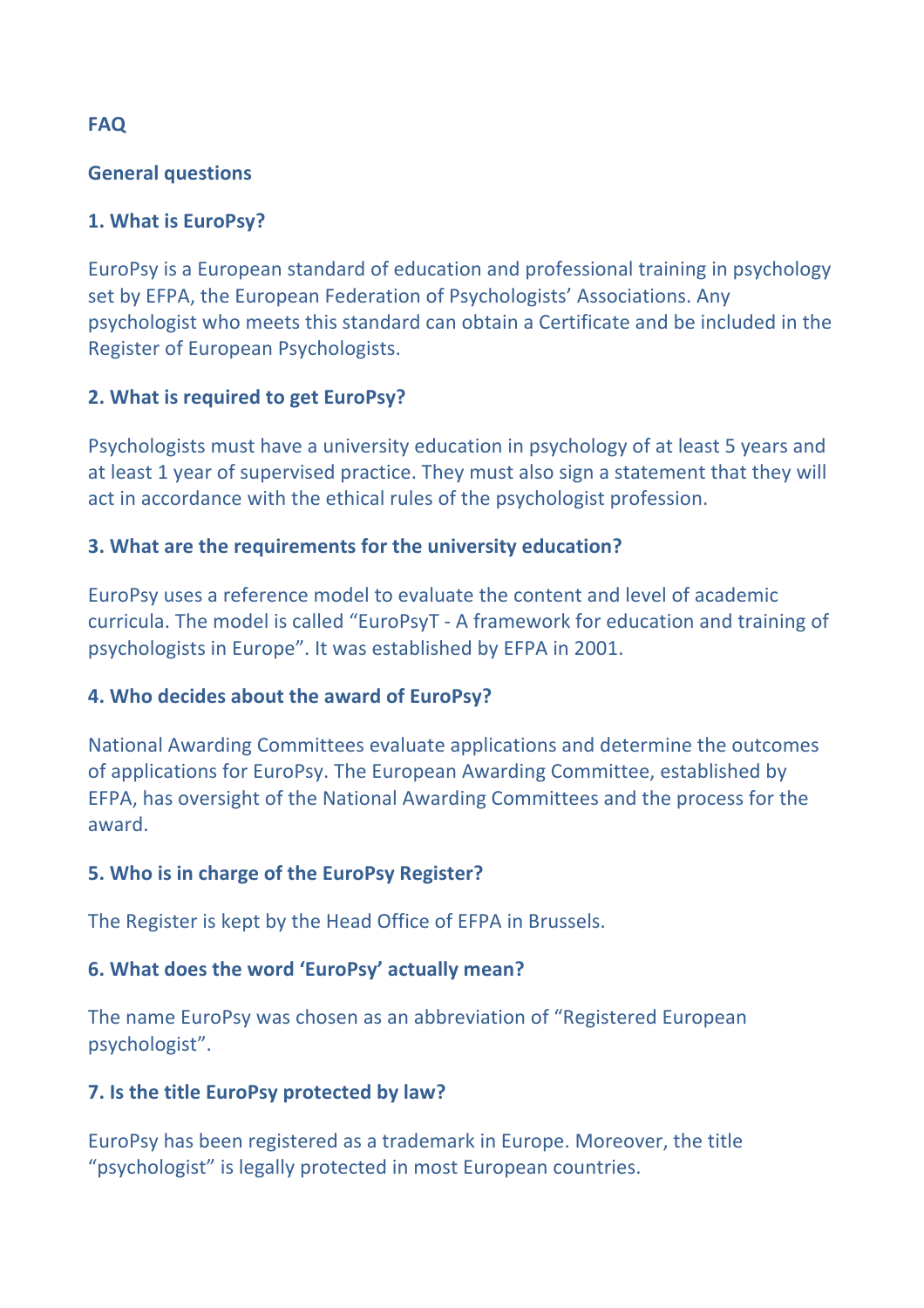## **8. How can I learn more about EuroPsy?**

Consult the website: http://www.efpa.eu/europsy.

## **9. Can any psychologist get EuroPsy?**

No, only psychologists who meet the standards for education (at least 5 years) and supervised practice (at least 1 year) and who have signed a statement of ethical conduct can obtain EuroPsy.

## **10.** Are the standards for psychologists the same in all countries?

There are differences in the education and professional training of psychologists in Europe. This is why it was decided to introduce EuroPsy as a common European benchmark.

## **11.** Does EuroPsy allow psychologists to practise in another country?

No. There is a European directive that aims to harmonise requirements, but countries belonging to the European Union can set their own rules. Most countries have certain restrictions. EuroPsy informs "competent authorities" of other countries about a psychologist's education and professional training.

#### **12. What is the official status of EuroPsy?**

EuroPsy is a standard set by professional psychologists organized in EFPA. EFPA covers associations of psychologists in 36 countries, with a total of over 300.000 individual psychologists.

#### **13.** Is EuroPsy a license to practise?

No. The license to practise can only be awarded by national governments.

#### **14.** Is EuroPsy required by law?

No. There is as yet no requirement that psychologists must have obtained EuroPsy. But EuroPsy can facilitate the application of national laws on psychologists' professional activities.

# **15. Can EuroPsy psychologists settle and practise all around Europe?**

European law allows citizens from member states to move freely and to settle and work in any other county of the EU. Practicing psychology in another European country is subject to the law of that country.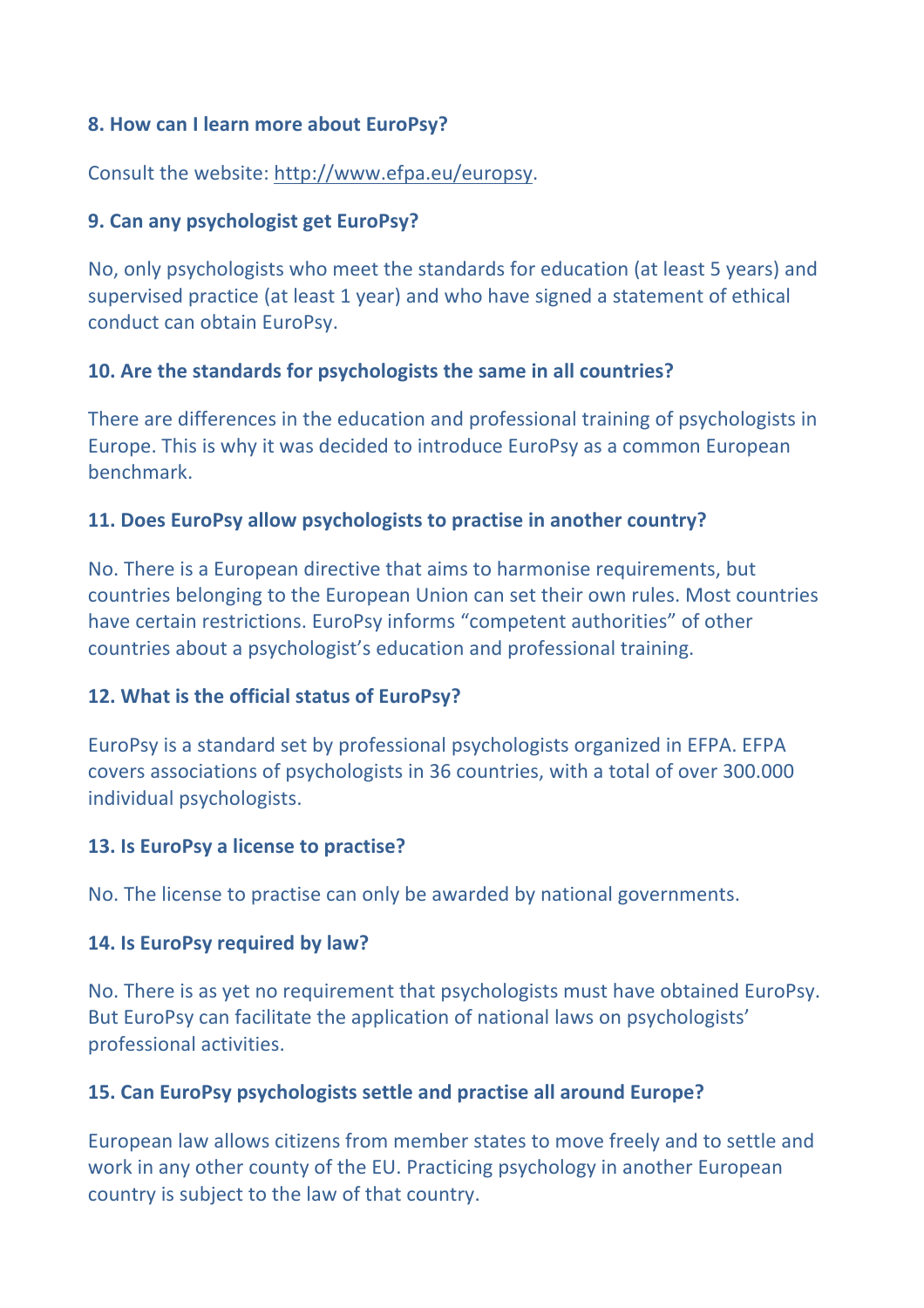### **16. How are universities involved in EuroPsy?**

Universities provide the academic education that is required for psychologists to obtain EuroPsy. EFPA and its member associations are in touch with universities about the standards. There are many universities that offer a psychology curriculum (Bachelor plus Master) that meets the EuroPsy requirements.

## **17.** Is EuroPsy valid in the whole of Europe?

Yes. EuroPsy applies to all countries whose psychology associations are member associations of EFPA, that is 28 EU countries and 8 other European countries.

## **18. Who pays for EuroPsy?**

Applicants pay for the costs of their education and professional training, including any additional training or practice that may be needed to meet the EuroPsy standards. In addition, they pay a fee to the National Awarding Committee that handles their application. This fee varies from country to country.

## **19. Who sets the standards for EuroPsy?**

The standards were originally devised in a European project by a working group that developed EuroPsy. Setting the standards is now the responsibility of EFPA which establishes the so-called EuroPsy Regulations. Monitoring the standards is the responsibility of the EuroPsy Coordination Committee, in which the EFPA European Awarding Committee and the EFPA Executive Board collaborate.

#### **20. Who decides what information is in the register?**

The so-called Registration details are spelled out in the EuroPsy Regulations. What is entered in an individual case depends on the education and professional background of the psychologist.

# **21. How does EuroPsy relate to the European Directive 2005/36/EC?**

Psychologist is a regulated profession in the sense of the European Directive 2005/36/EC. Recognition of qualifications is based on the "general system", that is, on the basis of mutual recognition between member states  $-$  it is not automatic as with the professions that are included in the "sectoral system" (architects, dentists, doctors etc.). The Directive is currently being revised. Professionals meeting the requirements of a 'Common Training Framework' established by the European Commission will also get "automatic" recognition (without compensatory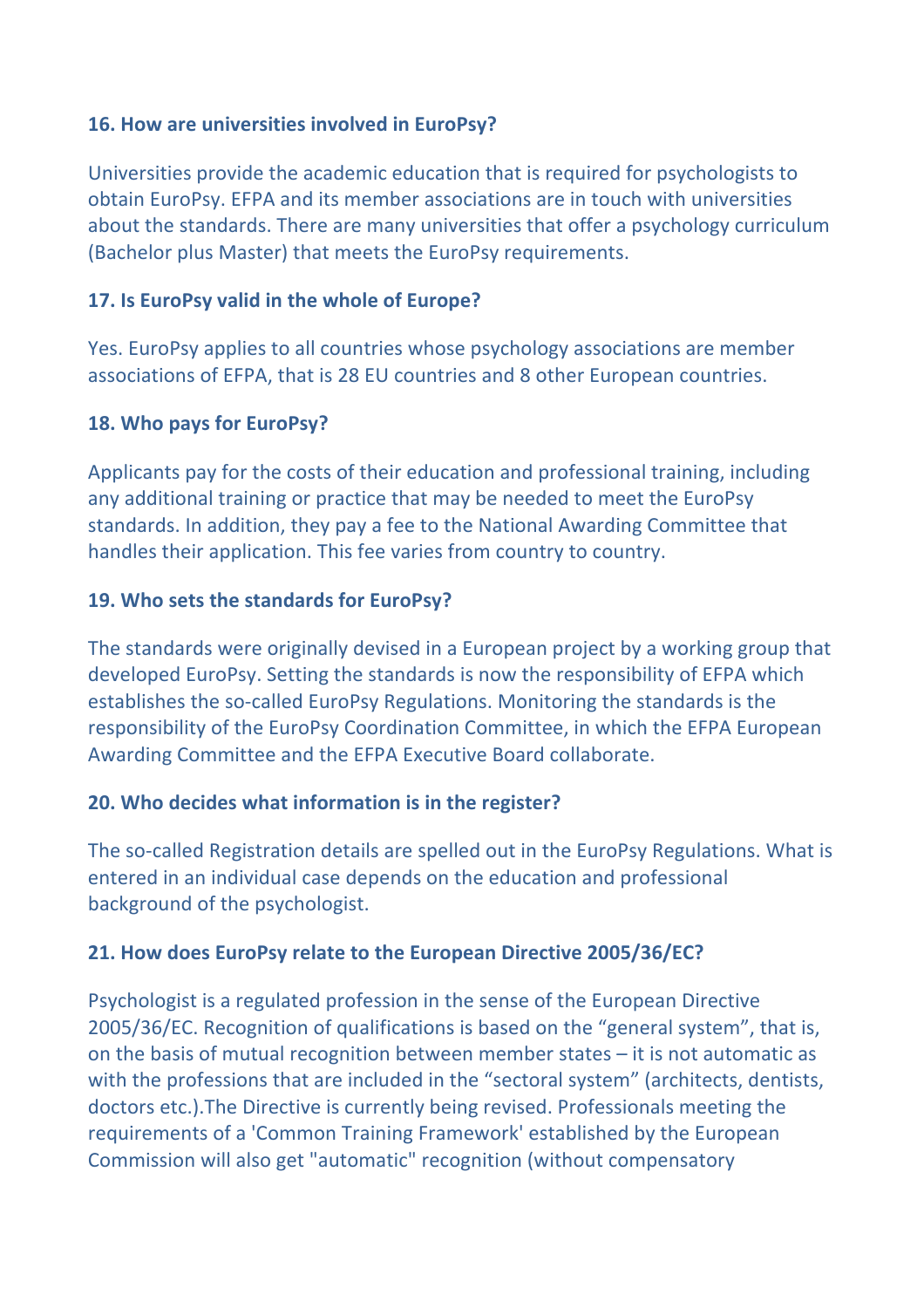measures). EFPA has Proposed EuroPsy as the basis for the Common Training Framework for psychologists.

# **22.** Is EuroPsy a professional card?

Yes and no. EuroPsy can be considered as a "Professional Card" as intended in the current European Directive 2005/36/EC. It can facilitate the cross-border mobility of psychologists by speeding up the exchange of information between member states. The revised Directive defines the professional card differently, namely as a document that is issued by 'Competent Authority' on behalf of a national government. The purpose of this new card will be the same as the previous one.

# **23. How many types of EuroPsy Certificates are there?**

There is a basic EuroPsy Certificate and there are also specialist EuroPsy Certificates, which require additional education and professional training. Specialist EuroPsy certificates exist for Psychotherapy and for Work & Organisational Psychology.

# **24. What are the requirements for a specialist EuroPsy Certificate?**

The standards vary with the field of expertise, but generally speaking the certificate requires at least 400 hours of additional education and three years of additional supervised practice.

# **25.** Is it possible to get a specialist EuroPsy Certificate in Psychotherapy on the **basis of a Master degree and professional training in psychotherapy?**

No, this specialist EuroPsy certificate requires a complete five-year academic education in psychology, plus a year of supervised practice to start with. In addition to this the psychologist needs at least 400 hours of further study, three years of specialist practice, and 150 hours of supervision.

# **26. How does the specialist EuroPsy Certificate in Psychotherapy compare to the European Certificate in Psychotherapy?**

The holder of the specialist EuroPsy Certificate in Psychotherapy qualifies for the European Certificate in Psychotherapy (which is issued by the European Association for Psychotherapy), but not the other way around. There are two reasons for this: the European Certificate in Psychotherapy does not require a complete five-year academic education in psychology, and its standards are substantially lower.

# **27.** Why is there a specialist EuroPsy Certificate in Work & Organisational **Psychology?**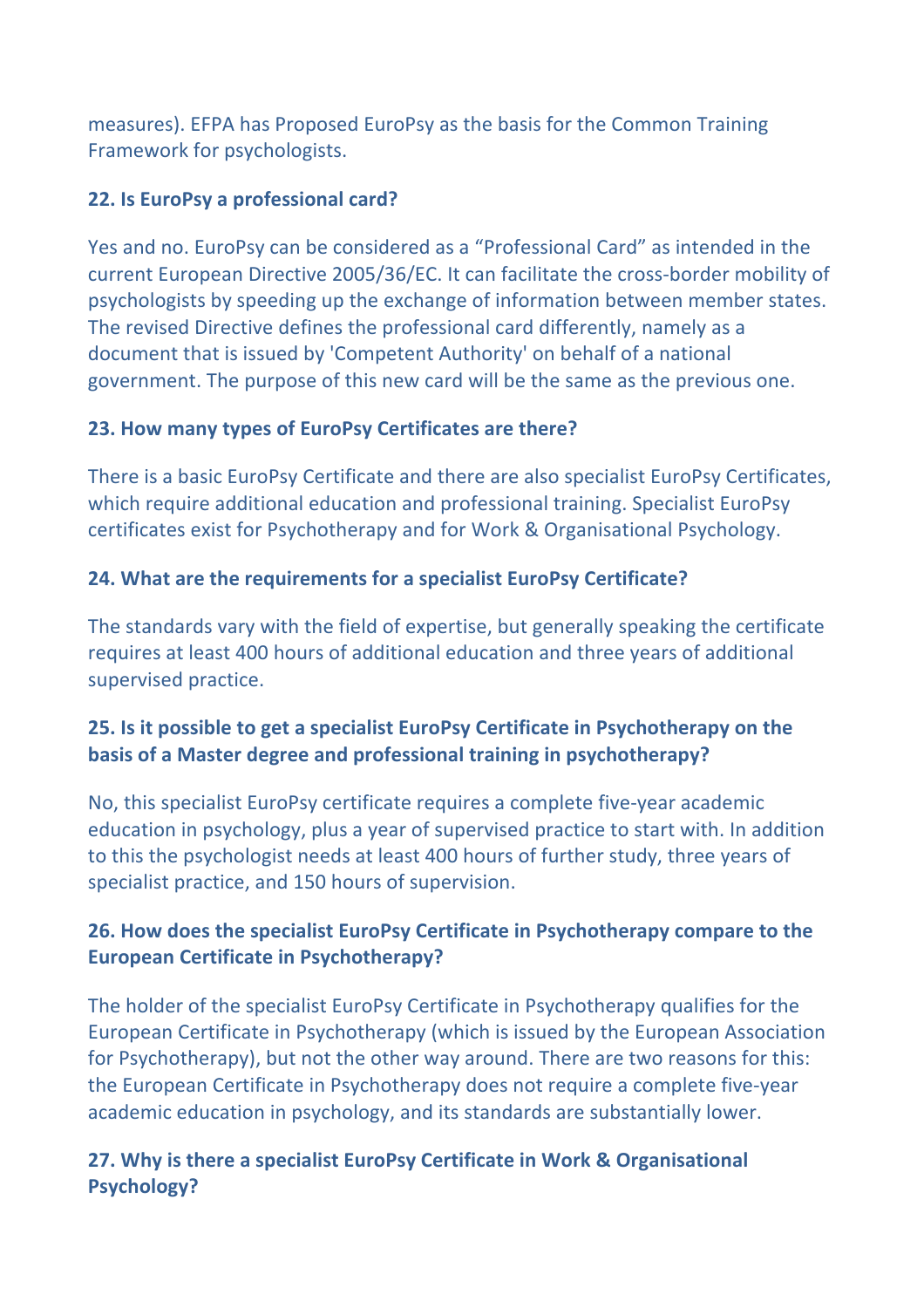Psychologists in organisations do similar work as other professionals (for instance, work place design, human resources management, or organizational change management) but based on a different expertise. Someone with a specialist EuroPsy Certificate in Work and Organisational Psychology is a fully qualified psychologist and an expert in the field with considerable further education and training.

# **FAQ's Applying For EuroPsy**

# **1. How does one obtain EuroPsy?**

Psychologists have to fill an application form (downloadable from the website of the National Awarding Committee or the national psychological association in their country) and submit it with required documents to the National Awarding Committee.

# **2. How long does EuroPsy remain valid?**

Seven years. Before the end of this period the psychologist has to reapply for revalidation and an extension.

# **3. How does EuroPsy promote mobility?**

EuroPsy makes cross-border mobility easier by providing a European qualification benchmark and providing information on the qualification of the individual psychologist. This can speed up the recognition of a psychologist's qualification by Competent Authorities. EuroPsy is a Professional Card as meant in the current European Directive 2005/36/EC. It has been proposed as the basis for the Common Training Framework for psychologists in the revised Directive.

# **4. How long is the transitional ("grandparenting") period?**

The transitional period, during which fully qualified psychologists with considerable work experience can obtain EuroPsy, has a duration of three years starting from the date at which EuroPsy is launched in a particular country. When a specialist certificate is launched, a new period of three years starts (with two additional years for the basic EuroPsy Certificate; only for the specialist applicants). All transitional arrangements are to end in 2020.

# **5. Can students apply for EuroPsy?**

No. The application requires a completed academic study of at least 5 years and at least one year of supervised practice.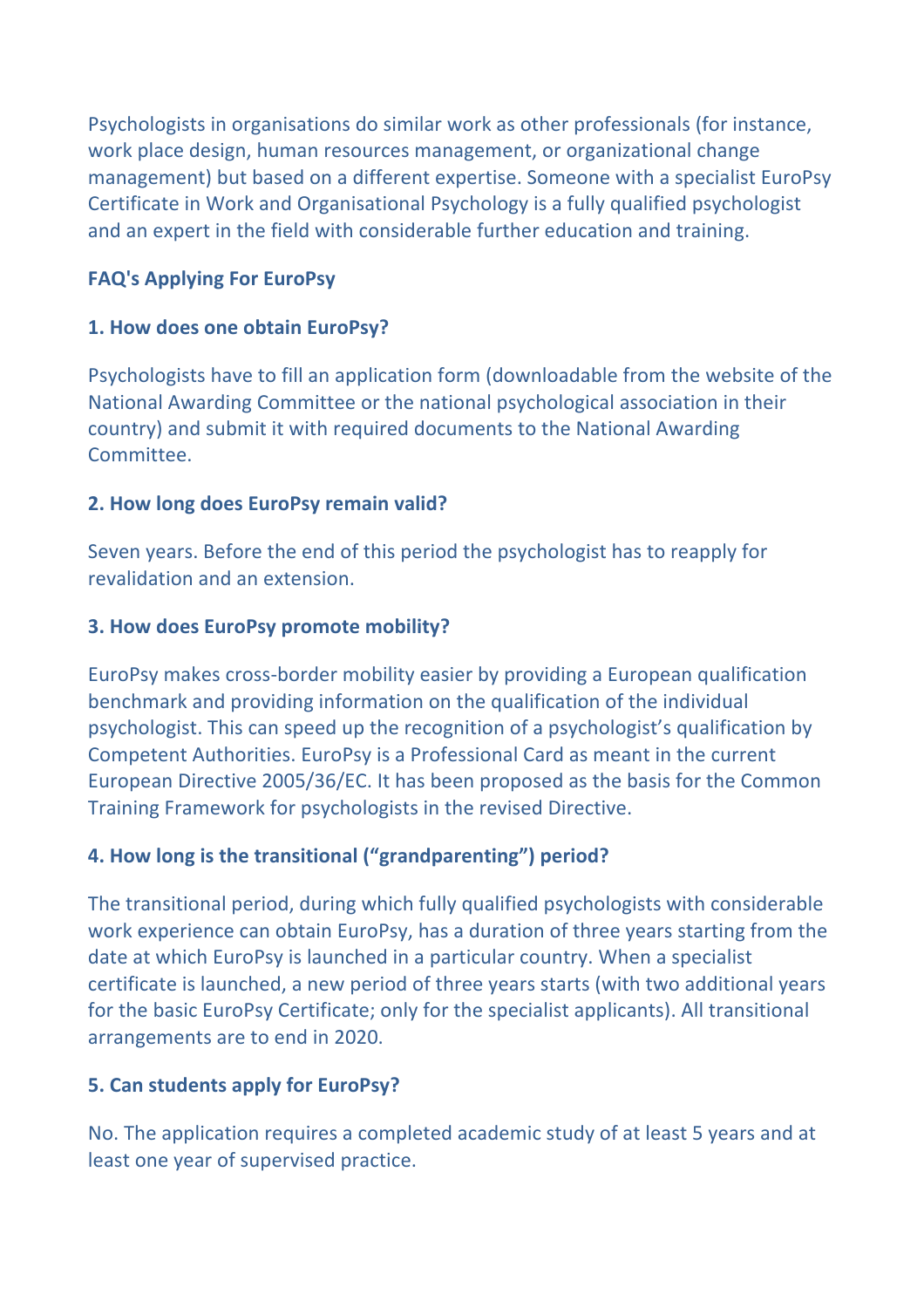## **6. Does EuroPsy acknowledge the Bachelor degree in psychology?**

No. The Bachelor degree in psychology has no separate status in the context of EuroPsy. The Bachelor's degree is included in the requirement of a completed academic study of at least 5 years.

### **7. Does EuroPsy require a master's degree?**

Yes. But the master's degree should be based on a 5 year curriculum. When a degree has been awarded on the basis of a shorter curriculum, additional education has to take place. In countries that have not implemented the Bologna system an alternative 5 year degree may be acceptable.

## **8. Can academics in psychology also obtain EuroPsy?**

Yes, they can if they satisfy the requirements but supervised practice must be that of a professional psychologist. This type of practice is seen as different from that of a teacher and/or researcher.

## **9. Are teachers of psychology also eligible for EuroPsy?**

No, unless they also work as professional psychologists and meet the regular EuroPsy requirements.

#### **10.** Does one have to live in EU country to get EuroPsy?

No, the requirement is that the EFPA member association of the country has agreed to implement EuroPsy and that there is a National Awarding Committee in that country.

# **11.** What is the added value of EuroPsy compared to a master's degree from a **European university?**

Not all Master's degrees satisfy the EuroPsy requirements because they may differ in duration and/or content. EuroPsy certifies that a psychologist has completed at least one year of supervised practice in addition to the Master degree, and that the holder has promised to practise in accordance with ethical standards.

#### **12. Can psychologists from outside Europe obtain EuroPsy?**

Perhaps. EuroPsy was designed for European psychologists who have received their education and professional training in Europe. However, immigrants from other countries may apply for EuroPsy if they can provide evidence that their education and professional training meets the EuroPsy standards.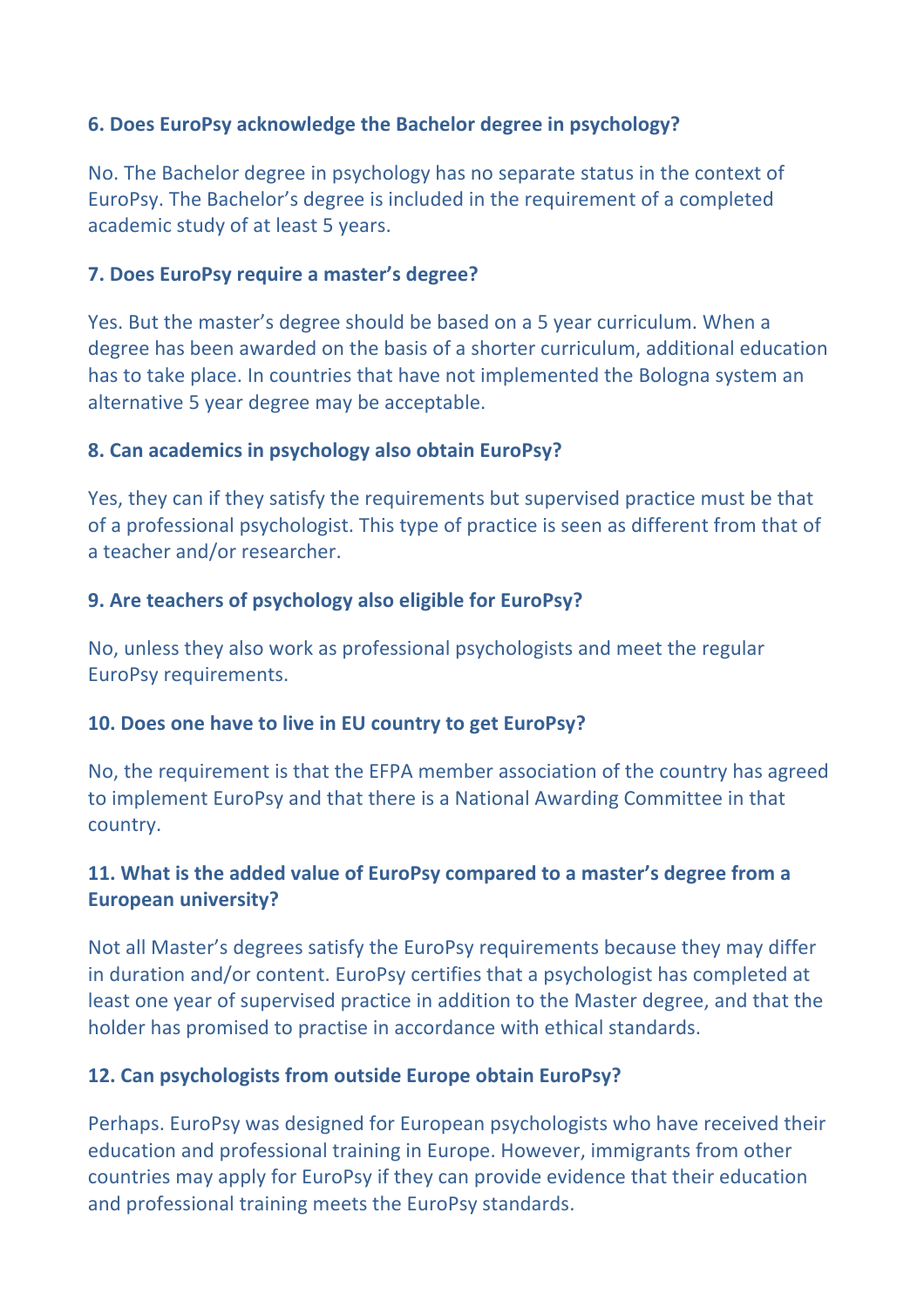## **13. How many psychologists are eligible to get EuroPsy?**

The estimate is that at least 200.000 European psychologists might qualify for EuroPsy. A more definitive answer cannot be given yet.

#### **14. Are services by EuroPsy psychologists covered by insurance companies?**

Several countries cover the services of psychologists in the health care area. This is based on national health plans and agreements. EuroPsy does not automatically mean that a psychologist is entitled to having his/her services covered.

## **FAQ's EuroPsy For Consumers**

## **1. Can EuroPsy help to find a psychologist?**

Yes. The EuroPsy register has a search function that allows one to find a psychologist in a particular geographical area and field of practice / specialisation. The Register gives also other details such as the language used by the psychologist.

## **2.** How do I find a psychotherapist?

The EuroPsy Register includes psychologists who have a Certificate of Specialized Expertise in Psychotherapy. So, they are easy to find by the search function on the website of the Register

#### **3. Are all European psychologists in the EuroPsy register?**

No. The register only holds the names of those who have been certified to meet the EuroPsy standards.

#### **4. Are psychotherapists also covered by EuroPsy?**

EuroPsy covers only psychotherapists who are also fully qualified psychologists, that is, those with a double certificate: the general EuroPsy Certificate and a specialist EuroPsy Certificate in Psychotherapy. Professionals offering their services as psychotherapists are not included.

#### **5. Does EuroPsy also cover psychiatrists?**

No. Psychiatrist is a different profession in the medical field.

#### **6. What is the use of EuroPsy for consumers?**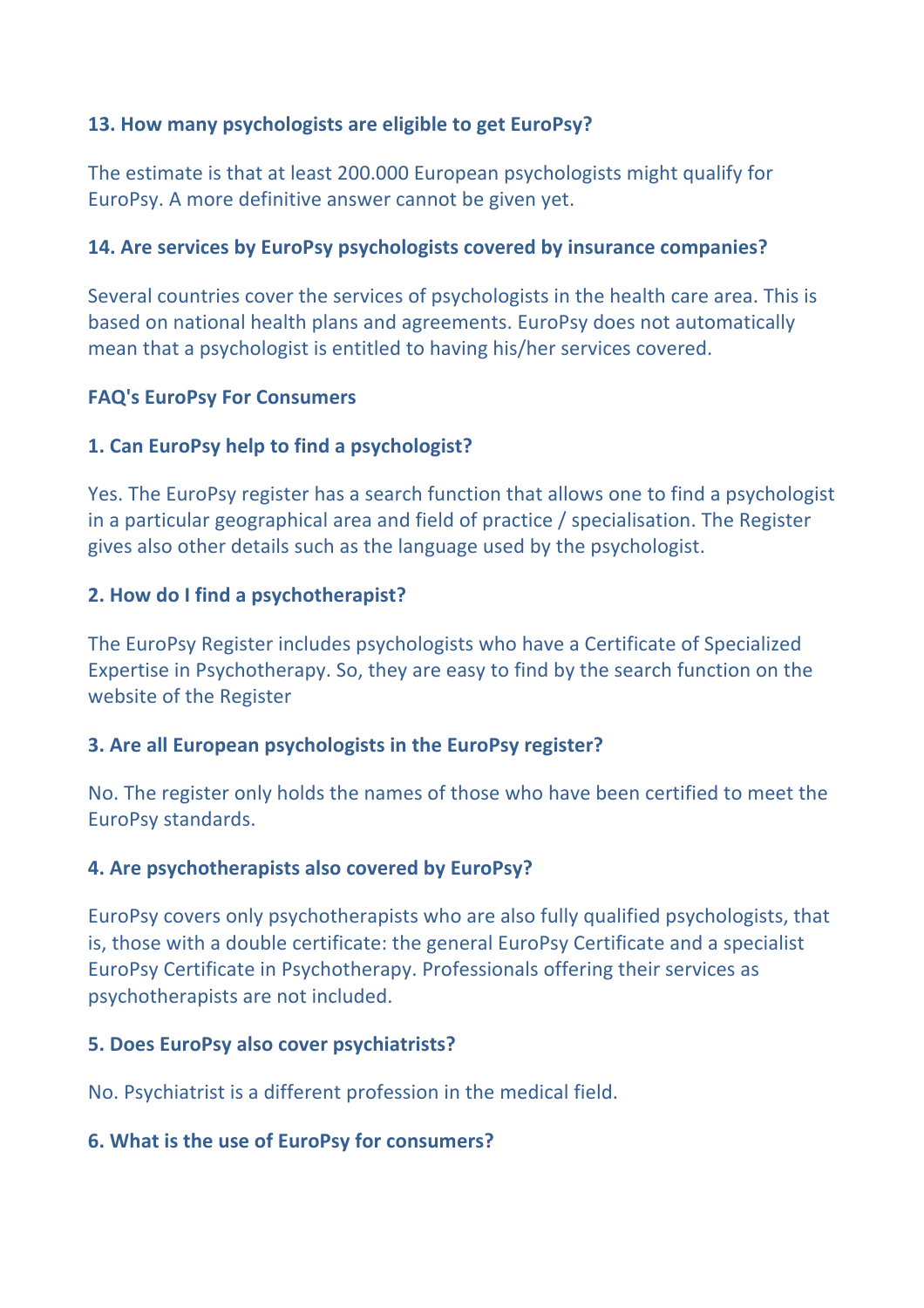EuroPsy helps consumers to distinguish between the many providers of psychological and similar services. It does not include service providers with a lower education (e.g. Bachelor degree in psychology) and/or a different background (e.g. psychotherapists). It also does not include professionals with a Master's degree in psychology who have not completed supervised practice or do not feel committed to clear ethical standards.

## **7. How does EuroPsy protect consumers?**

EuroPsy gives consumers clear and easy-to-access information about qualified psychologists. It ensures that psychologists have the proper training and experience. It also guarantees that the psychologist will operate in accordance with the ethical code of the psychological profession.

# **8. Which are the ethical standards of EuroPsy?**

EuroPsy requires psychologists to sign the so-called meta-code of EFPA, an overarching ethical code that applies to all European psychologists. It also requires psychologists to abide by the ethical code of the country in which they practice.

## **9. How do I file a complaint about a psychologist?**

You can file a complaint with the national psychologists association (address to be found on the EFPA website).

# **10.** Is any psychologist ever removed from the EuroPsy register?

This has not happened, yet. It will happen when the term of validity expires without EuroPsy being renewed, or when the psychologist has violated ethical rules.

# **11. What happens if a psychologist acts against the ethical code?**

Any client can file a complaint with the national psychologists association (address to be found on the website). An ethical review committee will examine the case and hear both parties. The committee can pass several sanctions against the psychologist. In case of serious violation a notice will be placed in the EuroPsy Register, indicating that the psychologist no longer meets the EuroPsy standards and the EuroPsy Certificate will lose its validity. In less serious cases the EuroPsy may be suspended for a certain amount of time.

# **12. Does EuroPsy also give information on the specialty of psychologists?**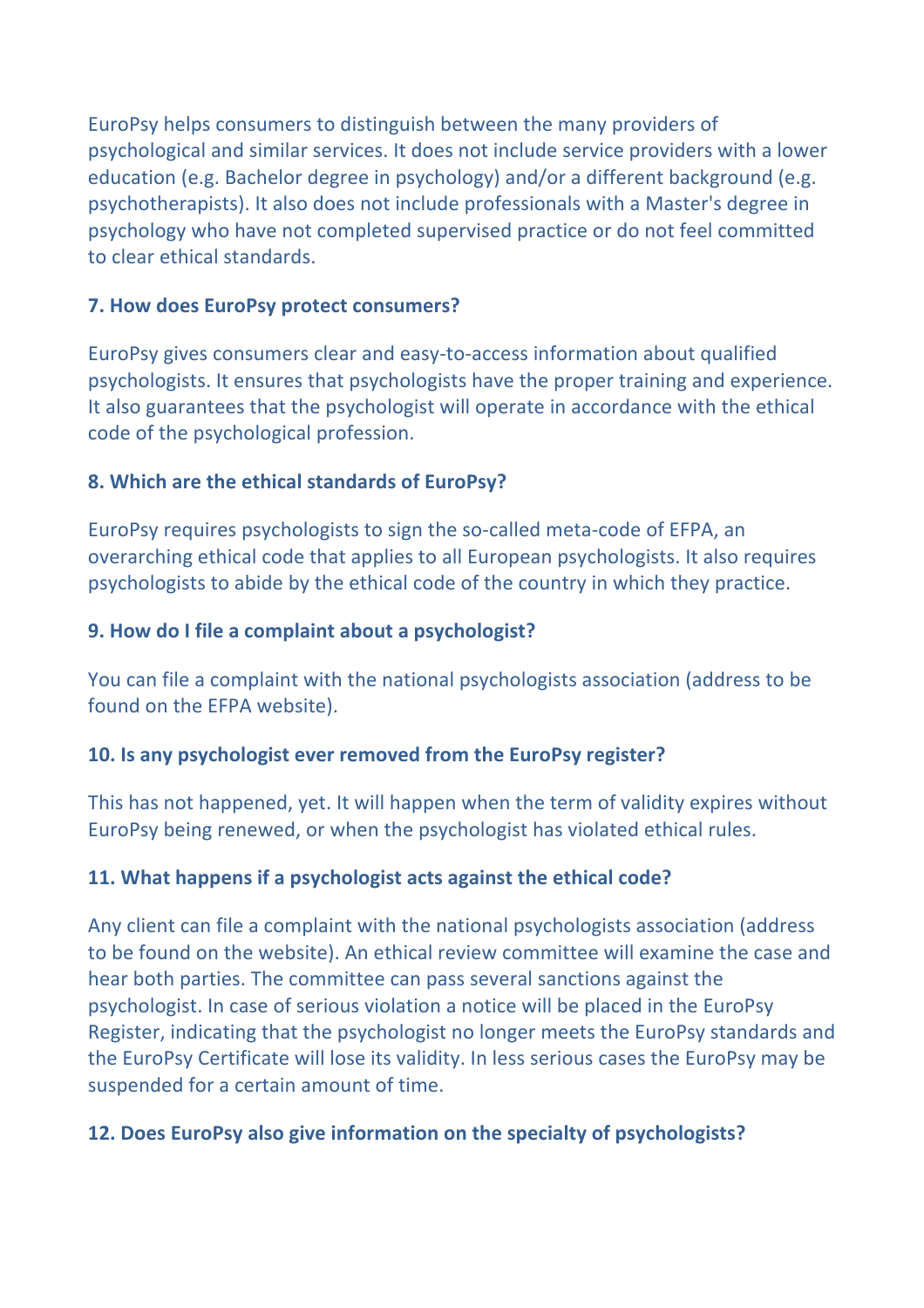Yes it does. The EuroPsy Register and the EuroPsy Certificate spell out in which area of practice the psychologist has proven to be competent. The Register will also mention which psychologists have received a specialist EuroPsy Expertise in a particular domain.

## **13.** Is it possible to consult a psychologist from another country?

Yes, the EuroPsy register helps to find a psychologist from other European countries. In some cases costs of psychological help may be covered under the national insurance scheme.

## **FAQ's EuroPsy Register**

#### **1. Where do I find the EuroPsy register?**

The register is to be found on the web at: http://www.efpa.eu/europsy/register.

#### **2. Can I trust the psychologists in the EuroPsy Register?**

Yes. A strict procedure is followed in evaluating psychologists before they are awarded EuroPsy. Moreover, psychologists have to maintain their expertise and this is also verified.

#### **3.** Is EuroPsy up to date?

Yes, the EuroPsy Register is updated at least once a month.

#### **4. What kinds of specialization are there in psychology?**

The main areas of practice are: education, clinical & health, work & organisation; there is a broad fourth category for other areas (e.g. forensic, traffic psychology). There are specialist EuroPsy in Psychotherapy (since 2010) and Work & Organisational psychology (introduced in 2013).

#### **5.** How do I choose the right psychologist for my problem?

Check the EuroPsy Register on the website and look for the area of practice and for indications of specialized expertise.

#### **6. Does EuroPsy only cover psychologists in health care?**

No. EuroPsy covers all areas of professional psychology.